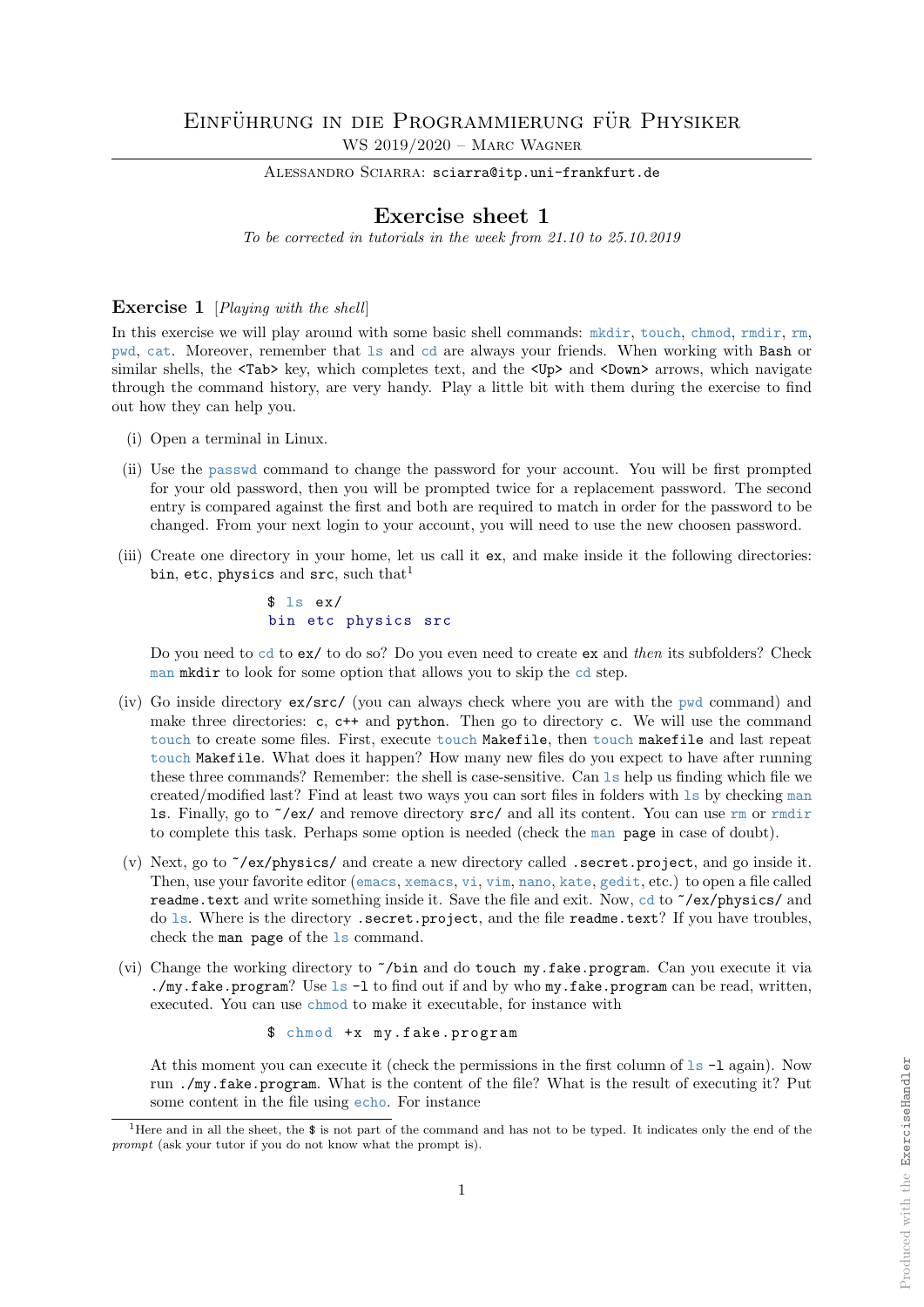\$ echo " Hello world! " > my.fake.program \$ echo " Goodbye. " >> my.fake.program

What is the contents of the file now? Check it with cat. Note the usage of  $\gg$  in the second command above, instead of the symbol > in the first command. What happens if you execute both echo lines with >? What is the content of the file afterwards? Now, put some new content to the file, and execute it

> \$ echo "cal " > my.fake.program \$ echo " date " >> my.fake.program \$ echo "ls" >> my.fake.program \$ ./my.fake.program

Can you explain the output? Again, feel free to check the man page of any command whenever you need.

## Exercise 2 [Read my mind]

Now that you are more confindent with the terminal, you are ready to make a step further and write your first real Bash script. You will be guided in very detail, step after step, so that you should manage to have a working code at the end. It might be that not every detail is clear to you, but there is no reason to worry about it. Many ideas will come over again during the semester (although in C programming language) and you will understand what might remain here unclear.

In this exercise we want to implement a very easy game to challenge the pc. We want the pc pick up a number and we want to guess it until we discover it. Our program, then, should give us a feedback about our answer and wait for a new input, exiting once the correct answer has been given. Let us discover together something more about the shell and the bash language. For each command used in the following, you can use the linux manual to get more information on it (google is also a good friend in this).

(i) If you open a file, write inside some bash code, save and close it, then you can execute with the bash command. Let us do it. Move yourself to a suitable folder, create a new file called readMyMind.bash, and write in it the following code.

```
echo ""
echo "Which number am I thinking? [0,32767]"
```
Save and exit, then run it giving the following command.

bash readMyMind.bash

This will be the beginning of our code.

- (ii) Next element to learn is how to let the computer choose its number. It should be randomly (we do not want to cheat). Try to write echo \${RANDOM} on the command line and press return. Do it again. And again. It looks like what we need. Nice!
- (iii) Now we need to store this random number somewhere in our script. It is possible to put it in a *variable* which we will call answer. And the operation of storing some content in it is done via the = operator, which must not be separated by spaces. Something like

answer =\${RANDOM}

added to your script will do the job (without spaces around the = sign!).

(iv) We should also be able to give a number to the program. Or, said differently, we should let our program wait for a number that should be stored then in a variable. This is done via the read command. Writing something like read myAnswer will make the program stop and wait for an input. Once we type something on the keyboard and we press return, what we typed will be stored in the myAnswer variable and the program will continue.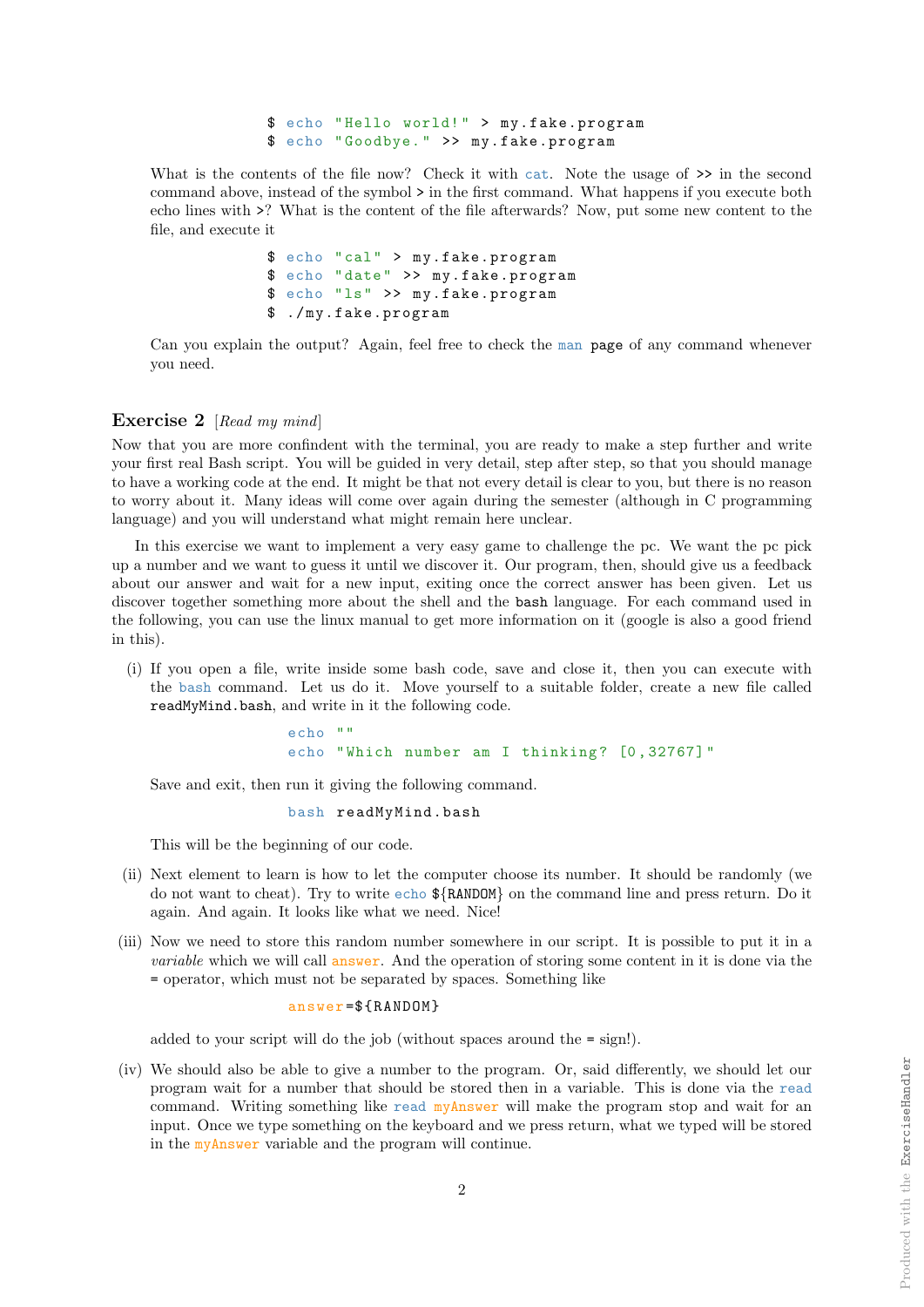(v) Since we will hardly win at the first attempt, we need some kind of repetition in our code, a so-called loop. Here we will use a loop, whose syntax reads

```
while ... ; do
    ...
done
```
and we have to fill out the dots. Next to while, we should put a condition, which, if satisfied, allows the content of the loop to be executed. A way to read the loop may be: "While the condition is true, do what is written inside". The condition in our script will be

```
while read myAnswer ; do
    ...
done
```
(vi) A last thing we need is how to compare numbers. We need three cases.

- (a) The number we guessed is equal to the answer: we won!
- (b) The number we guessed is less than the answer: we should guess a larger one.
- (c) The number we guessed is greater than the answer: we should guess a smaller one.

In words we would say: "If my number is equal to the answer, I won; otherwise if it is larger I need to guess a smaller one; otherwise I need to guess a larger one". In bash this becomes

```
if [[ \text{\$mryAnswer} -eq \text{\$answer} ]]; then
    echo -e "\nYou won!\n"
    break
elif [[ $myAnswer -gt $answer ]]; then
    echo -n " Too large! Try again: "
else
    echo -n "Too small! Try again: "
fi
```
Some remarks:

- (a) with the \$-symbol, the content of a variable is obtained;
- (b) -eq checks if what is left it equal to what is right;
- (c) -gt checks if what is left it greater than what is right;
- (d) blank spaces around the brackets enclosing the if condition are mandatory;
- (e) what do the options -e and -n of echo do?

All together your file readMyMind.bash should contain something like the following code.

```
echo -e "\nWhich number am I thinking? [0, 32767]"
answer =${RANDOM}
echo -n "Try to guess: "
while read myAnswer; do
    if [[ ${myAnswer} - eq ${answer} ]]; then
        echo -e "\nYOU WON!\n"
        break
    elif [[ ${myAnswer} -gt ${answer} ]]; then
        echo -n "Too large! Try again: "
    else
        echo -n "Too small! Try again: "
    fi
done
```
Try to run it and. . . have fun!!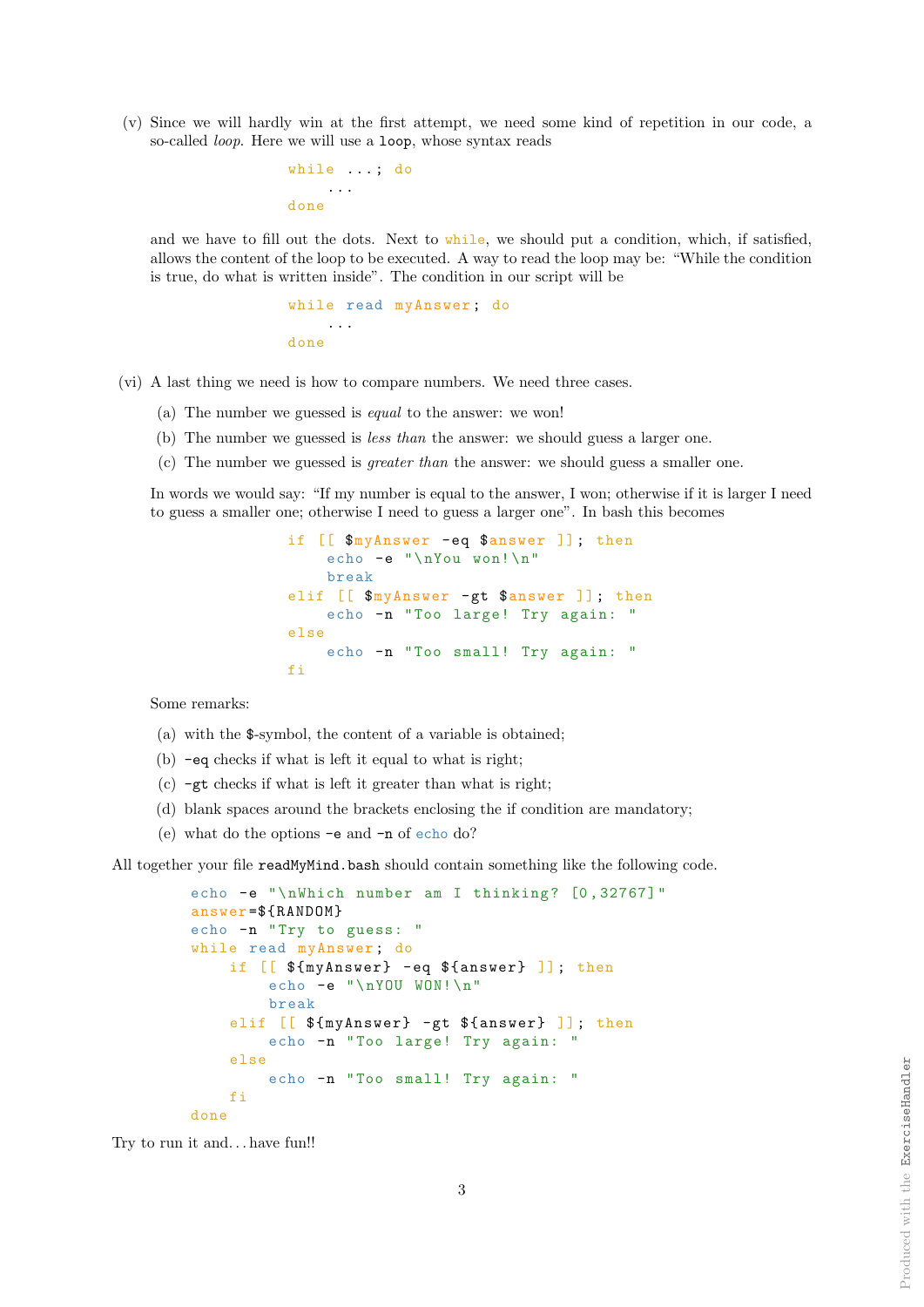### Exercise 3

Gnuplot, as mentioned in the lectures, is a command-based, graphical plotting program for Linux which, in addition to being very handy when one needs a quick and dirty plot, is also extremely customisable, and can, with sufficient practice, be used to generate professional looking plots.

- (i) First, open Gnuplot by typing gnuplot in the terminal. Although a bit minimalistic, Gnuplot comes with extensive documentation through the help command.
- (ii) Start off with typing help plot which will tell you how to use the plotting function. Following the first example of the documentation, you can plot a simple curve by typing

$$
\verb!plot sin(x)*x**2!
$$

Gnuplot has a set of standard functions you can use when plotting, some of which are summarised below:

| exp()  | log()  | $**$   |
|--------|--------|--------|
| sin()  | cos()  | tan()  |
| asin() | acos() | atan() |
| cosh() | sinh() | tanh() |

(a) First try to plot the Gaussian distribution with 0 mean value and unit standard deviation:

$$
\frac{1}{\sqrt{2\pi}}e^{-\frac{1}{2}x^2}
$$
\n<sup>(1)</sup>

(b) Gnuplot should have been able to plot that quite nicely, but lets tidy it up a little.

- (1) Give the plot labels, such as x at the x-axis and P at the y-axis
- (2) Restrict the plot to only plot the ranges  $x \in [-5, 5]$  and  $y \in [0, \frac{1}{2}]$
- (3) Plot tics along the x-axis at intervals of 1, and along the y-axis at intervals of  $\frac{1}{10}$
- (4) Plot special named tics at the points  $x = -1.96$  and  $x = 1.96$ , and name them "95%"
- (5) Give the plot a title, e.g. "Gaussian distribution  $(\langle x \rangle = 0, \text{ var} = 1)$ "
- (6) Set the sample rate for the function to make the plot smoother

All of the above tasks can be done with Gnuplots set [option] function. You should read the help section (by typing help set [option]) on some of the following options and learn how to use them. You can use the replot function between each call to set to have your changes displayed, instead of re-writing the plot command.

| xlabel | xrange  | xtics |
|--------|---------|-------|
| title  | samples | key   |

(c) Lastly, let us change Gnuplots terminal and output so that we can save the plot we have made as an image file. The terminal setting tells Gnuplot which kind of output it should generate, e.q. gif, png, jpg, pdf, tex and so on (you might have noticed during startup that Gnuplot set the output to wxt, so if you ever need to switch back, you do not need to close and re-open Gnuplot). The output setting tells Gnuplot which file to save to. Read the documentation for the two settings, and save your plot in a filetype of your own choice.

In this exercise we only covered styling the plot borders. Gnuplot offers much more functionality for which you can refer to the web<sup>2</sup>.

- (iii) Close Gnuplot for a while. If you do not know how to do it, check help exit.
- (iv) Now let us try to plot points from, pairs of x and  $y$  coordinates, with some vertical error bars yerrorbars.

<sup>&</sup>lt;sup>2</sup>Ask google or have a look to gnuplot.sourceforge.net/demo\_5.1.